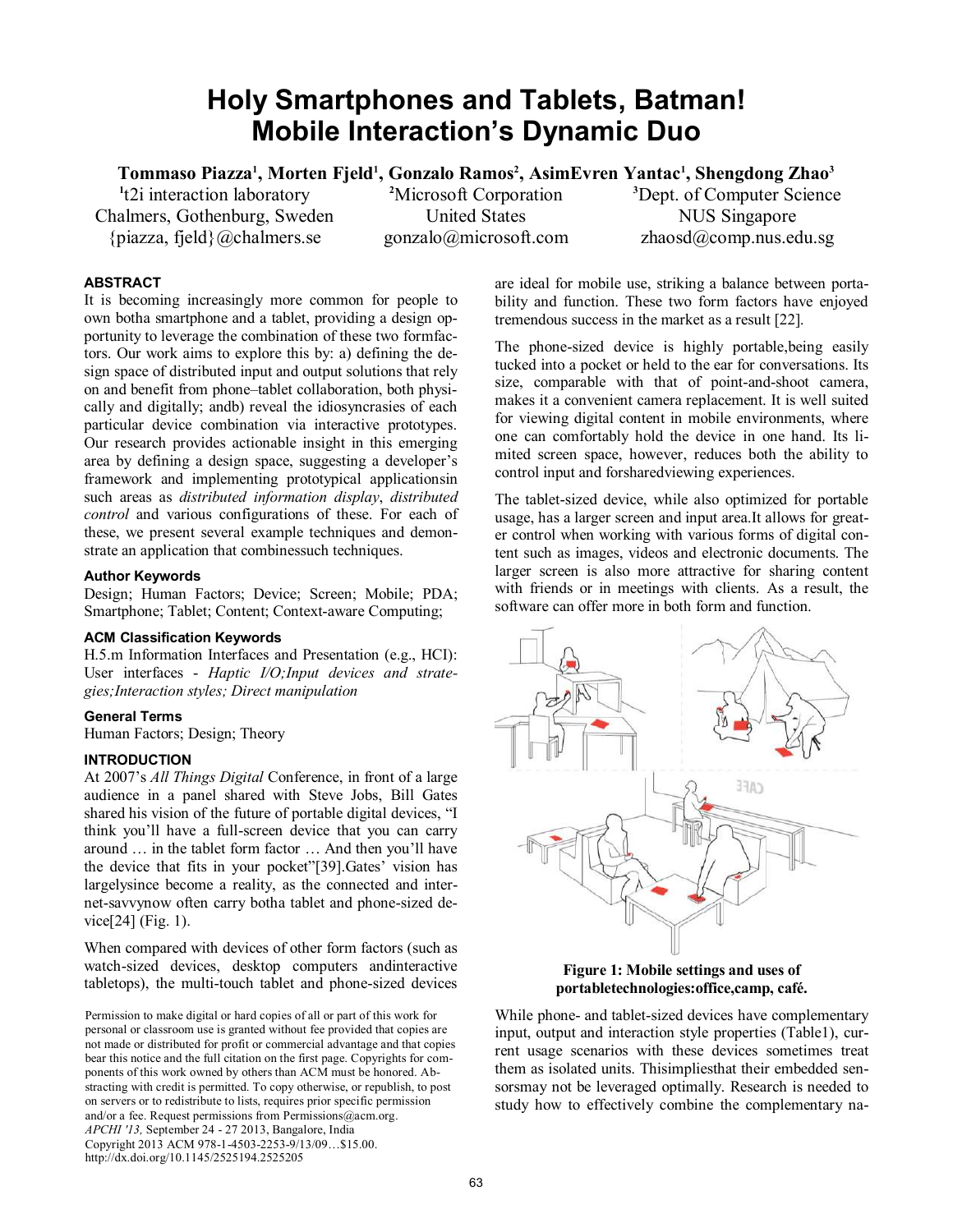ture of both devices in an integrated environment,rather than as two separate devices.

While there have been efforts showing the potential of systems that leverage the combination of multiple devices (Fig. 2) [5], these combinations often focus on pairing similar mobile devices [19], orcomplementary multi-device systems that combine mobile devices with stationary devices such as tabletops or large displays for office and public settings [2, 21].

Our work combines mobile phones and tablets, a pairing that we call the *Dynamic Duo*, and we believe its complementary and mobile characteristics make it a unique multidevice system that deserves a separate and systematic investigation.

| <b>Phone-sized devices</b>                                                                                 | <b>Tablet-sized devices</b>                                                                                                                      |
|------------------------------------------------------------------------------------------------------------|--------------------------------------------------------------------------------------------------------------------------------------------------|
| Input (Control)                                                                                            |                                                                                                                                                  |
| Mostly finger gestures.                                                                                    | Finger and hand gestures.                                                                                                                        |
| Interactive surfaceallows for<br>single- and dual-touch inte-<br>ractions with short trajecto-<br>ries.    | Interaction surface significantly<br>larger than in phones, permitting<br>multi-touch interaction vocabula-<br>ries comfortably.                 |
| Smaller formfactormakes<br>these devices convenient for<br>activities that require physi-<br>cal movement. | Larger formfactor makes these<br>devices less comfortable than<br>smaller ones for isotonic input<br>requiring lifting or moving of de-<br>vice. |
| Output (Display)                                                                                           |                                                                                                                                                  |
| Display surface is typically<br>no larger than an average-<br>sized palm.                                  | Display surface at least twice that<br>of a phone, permitting a greater<br>display of information.                                               |
| <b>Interaction Style</b>                                                                                   |                                                                                                                                                  |
| Typical interaction at elbow-<br>length or closer usingone or<br>bothhands.                                | Typical interaction at arm'slength<br>or closer mostly using both<br>hands                                                                       |
| Mostly handheld.                                                                                           | Either placed on a surface, onthe<br>user's lapor held with both hands.                                                                          |
| .                                                                                                          | $\bullet$<br>.                                                                                                                                   |

## **Table 1: Complementary input, output and interaction style properties of phone-sized (left) and tablet-sized (right) devices.**

In this paper we present an exploration of the design space of *Dynamic Duo* using touch-based tablets and smartphones. As an initial investigation, we focus on singleusage scenarios. Several of our techniques have already been introduced in a work-in-progress paper [29] and a video figure [30]. *Dynamic Duo* enables novel and powerful scenarios such as device-size-specific manipulation schemata and application, dedicated bi-manual input styles, master-slave role switching, highly personalized apps and novel gaming features. Our contributions consist of: a) defining the design space of distributed input and output solutions that rely on and may benefit from the physical and digital collaboration of phones and tablets, b) suggesting a mobile platform, including a developer's toolkit and c) exploring this space through conceptual prototypes, each aiming to reveal the idiosyncrasies of a particular device combination. We believe our research provides actionable insight into this emerging system and interaction design space.



**Figure 2: Tablet–phoneassortment (left), potentialcombinations (center) and** *Dynamic Duo***pairing (right).**

## **BACKGROUND AND RELATED WORK**

A single-user interface spread across multiple devices (knownas *multi-machine user interfaces*) is not new [25]. Extensive research has been carried out in this area, which can be categorized in two themes: 1) exploring the combination of small, personal devices with larger, shareddevices in office or public settings; and 2) investigatingthe working combination of two or more equivalent devices in mobile scenarios. We have complemented our background research with an online survey to bring it more in line with the mobile-touch marketplace.

## **Small personal deviceswith a stationary large device**

ForLensMouse, a touch-sensitive phone was strapped to a computer mouse [38]. The touch screen replaced the need for mouse buttons and allowed for interaction with auxiliary elements displayed on the smartphone. Similar commercial mobile applications transform a phone into a secondary display [33]or an enhanced-input touchpad [1]. In Sweepand Point and Shoot [3], Lorentz et al. used smartphones as pointer and text-entry devices to control personal computers or to interact with large screens at a distance [21].

Other device combinationsalso support collaborativework.In Augmented Surfaces [32], digital information could be exchanged between portable computers, tablets and vertical displays by dragging and dropping across devices using a shared mouse.Forelines et al. adapteda singledisplay, single-user commercial application for use in a multi-device, multi-user geospatial system[13].Perspective Cursor, and later E-conic, examined perspective-aware interaction for multi-display environments [27, 28]. In Pick-and-Drop from 1997 [31], PDAs worked with desktop and wall-sized displays via a pen interface.

While these scenarios explore the complementary nature of different device types, the setting typically involves a large stationary device, limiting the dynamic interaction between devices. *Dynamic Duo* seeks to enable a new set of interactions in the combination of two popular complementary *mobile* devices,the phone and the tablet.

## **Multiple equivalent devices in combination**

The second category of research on multi-machine user interfacesfocuses on combinations of equivalent devices,such as smartphones with smartphones.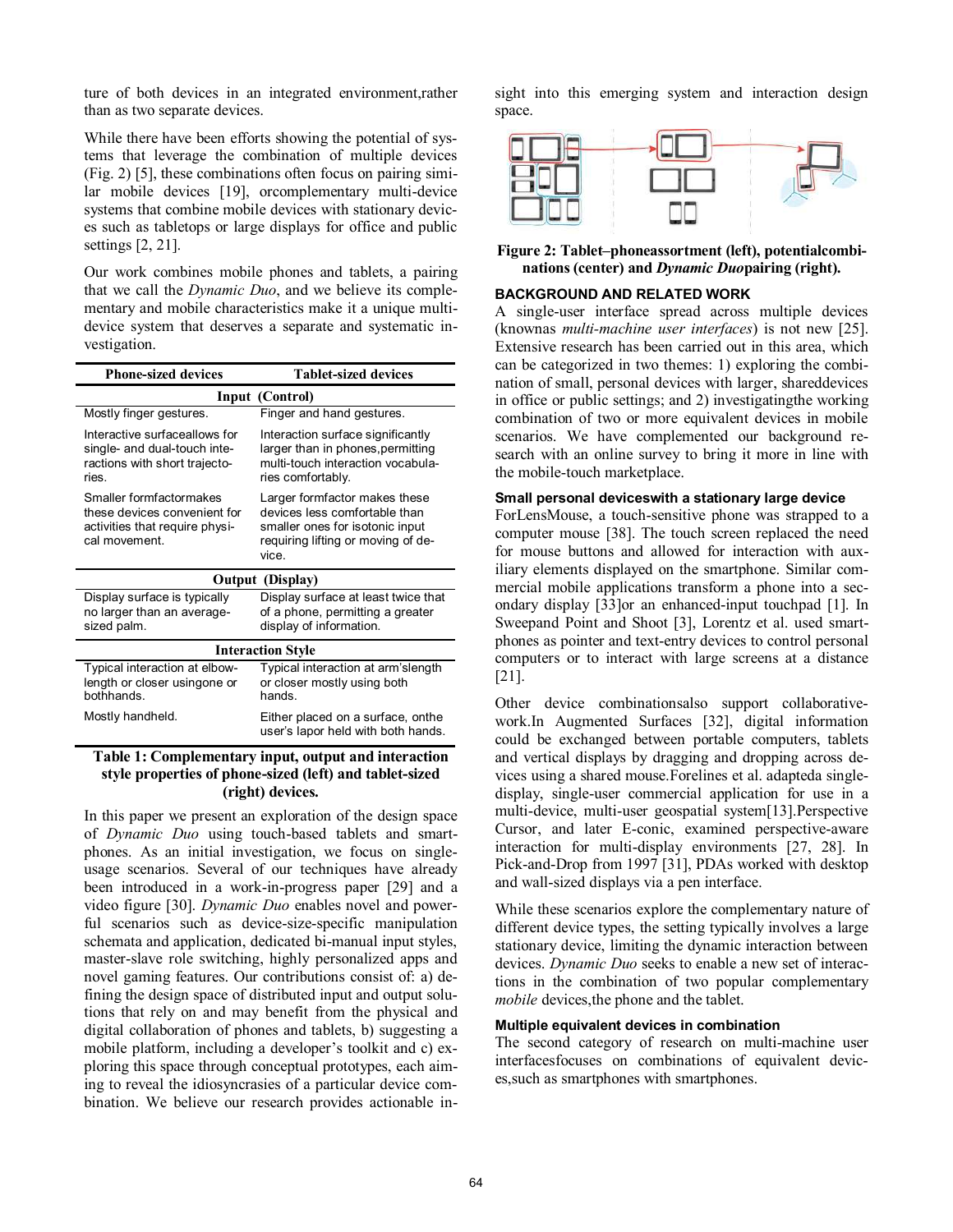Hinckley et al. investigated distributed sensing techniques for mobile devices using synchronous gestures on tablets [15, 17].Chen et al. examined navigation techniques for dual-display e-book readers [10]. Bonfire combined a laptop computer with two laptop-mounted micro-projectors thatoperated as a self-contained mobile computing system [18].

Severalprojects have networked PDAs together to create a system for interactive educational games [5, 11, 34]. Similarly, Kauko and Häkkilä showed how two handheld devices could be paired to create a shared game area[19]. Maciel et al. suggested that two interconnected tablet PCs forming an enlarged desktop could assist in information exchange in face-to-face meetings [23].

The Codex project systematically explored both personal and collaborative usage scenarios of twoequivalent PDAs [16]. Edge and Blackwell [12] analyzed ways in which mobile devices could be used to represent and control digital information[6].

Although there has been considerableworkexploring the possible combinations of two devices, these scenarios were designed for devices of the same type,andperform similar functions. *Dynamic Duo* is a specific but important multimachine scenario in which the devices play complementary roles.The new integrated device benefits not only from the attributes of each component device,but also from newly available attributessuch as the relative position and orientation of the devices. We also suggest interchangeable roles for each device, if appropriate for the application domain.

#### **Online survey**

We conducted an online survey to map current usage patterns involving the combination of smartphones and tablets. Over a period of one month, 150subjects (102 males and 48 females in anage range of 20 to 60, and a mean age of 30) responded to our survey. 40% of the respondents owned both a tablet and a touch-sensitive smartphone. Within this 40%, subjects showed a strong tendency to usethe smartphone  $(4.6 \text{ in a 5-point scale from "rarely" to "very often")}$ more often than the tablet (3.3). Also within this 40%, the tablet and smartphone combination was preferred to other combinations because of its versatility, portabilityand complementary nature.The devices are carried together more than occasionally (2.6),and mainly for reasons of work or leisure. Almost half of the 40% already use their smartphone and tablet at the same time.Overall the desire for a tighter integration between the devices was strong (3.9 in a 5-point scale from "weak" to "very strong")both regarding communication between devices and between applications.The survey shows a significant interest in tablet– phone combinations and establishes *Dynamic Duo* as an important device combination for our study.

## **DYNAMIC DUO DESIGN SPACE**

To understand the ways in which the two devices can interact, we explore the design space of phone–tablet combinations, inspired by Card et al. [7]. This design space could be considered a sub-set of interaction techniques used for object movement in multi-display environments [26]. Within multi-display settings, researchers have for instance examined device-mounted marker clusters for spatial inputandpico projectors for output[8, 9]. In our case, aiming for simplicity, our choiceis fiducialmarkers; here byte tags,to capture relative device position and orientation. Hence, we combine relative spatial awareness and touchfor input, and use the device screens for output.

Each device can play one of three possible roles: primarily as an input device  $(I)$ , as an output device  $(O)$ , or as both an input and output device (IO). While we focus mostly on touch input and screen output, the devices we study are shipped with a range of sensors (such asmicrophone, infrared, accelerometers, gyrosor ultrasound) and actuators (such as audio, tactile or force feedback) [35, 42].

Crossing the two devices with the three possible roles yields nine possible combinations (C1-C9) (Fig. 3). The design space proposed here is able to accommodate for any device sensor or actuator when placing it in the matrix. Four cells in this matrix are counter-intuitive, showing an ecosystem of portable devices that provideno feedback with interaction (input only) or without means for user interaction (output only). These are cells where both devices are used only for input or only for output (C5 and C9) and the cells where the larger device is used for input only (C7 and C8).



**Figure 3: Tablet–phone combinations codedwithhands to denote input (I) and a whitescreen to denote output (O).** 

When the two attributes of input and output functionality are paired with the two devices, they enable*distributed informationdisplay* (output: C1, C2, C4, C5), *distributed control* (input: C1, C3, C7, C9) or both (C1). While distributed display or control is common in multi-machine user interfaces, this configuration of complementary devices gives them new meaning. We list three scenarios for each case,distributed information display (output) and distributed control (input). Because we consider the complementary formfactors in the *Dynamic Duo* to have fewer impli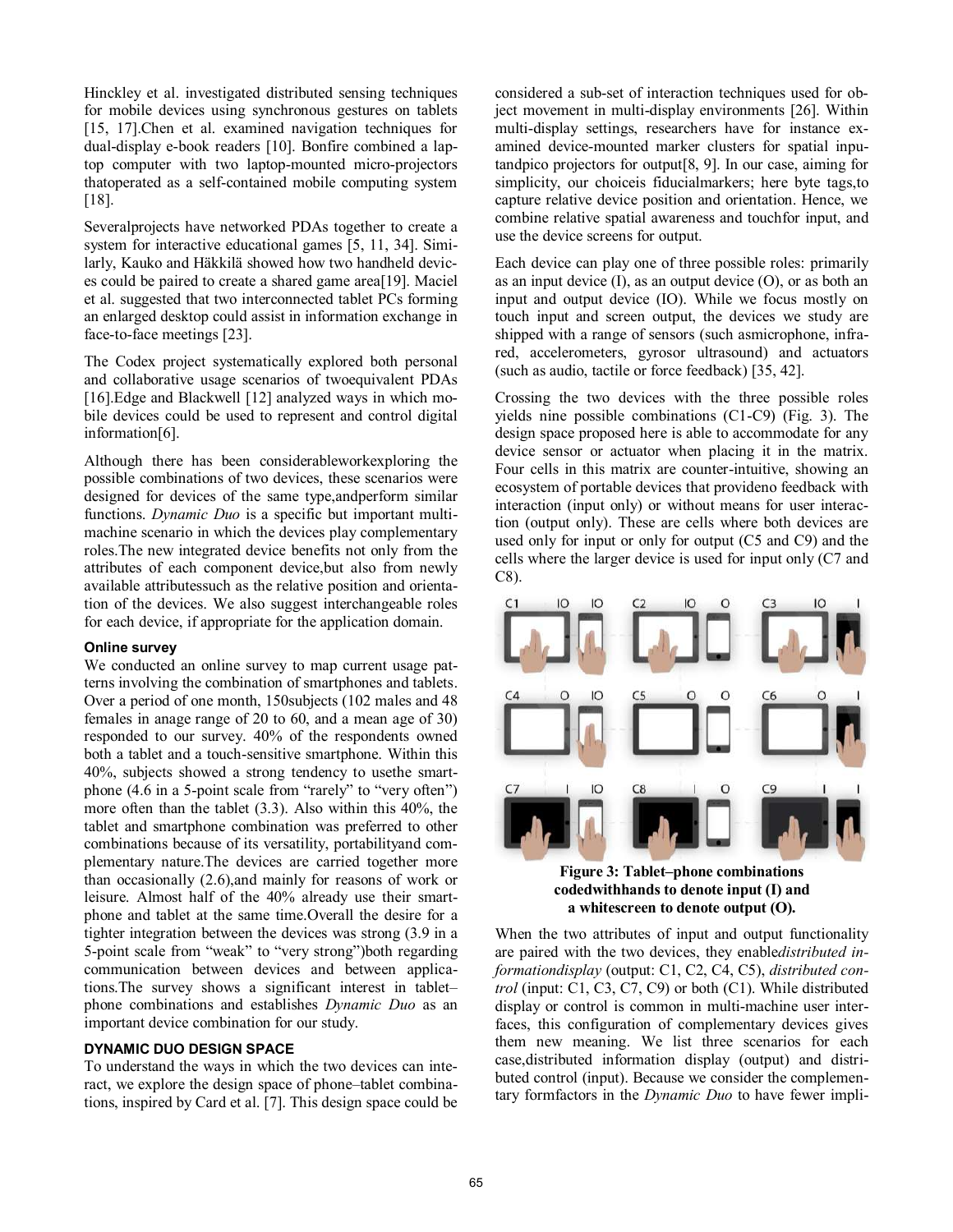cations for distributed information displaythan for distributed control, and as it appears that display has been researched to some extent, our investigation will focus most on control.

## **Distributed information display (output)**

Atablet may be the primary (foreground or focus) display while thephone is the secondary (background or context) display, a configuration we explore in a *reading* task. Or, the tablet may be a public or contextual display while the phoneis the private or focus display.In a third scenario, itis possible to have novel behavior when one device is in front of the other,such as having the phone act as a lens to reveal additional information within the tablet like a magic lens or a Toolglass[4].The mobile handheld can act as a physical information and interaction overlay. A physical overlay can also turn into a proxy for information collection and sharing, as seen inmediaBlocks [37] or Candy Dish in colocated situations [17].

#### **Distributed control (input)**

The phone can function as the main controller andthe tabletasa supplementarycontroller or pure output device.Or, the tablet can be the main controller while the phoneis a supplementary controller or pure input device.In a third scenario, the tablet and phone can work together providingnovelcombined controls.Each of the three scenarios is explored herein a gaming task, a drawing task,a *circular menu* techniqueand a*slide-under* technique.

## **Combining distributed information display (output) with distributed control (input)**

Making use of distributed information display and distributed control in one application should yielda range of design possibilities. To indicate this potential we present one example,*painter*, where we employ drawing, the circular menu technique and theslide-under technique with distributed information display.

#### **DYNAMIC DUO MOBILE PLATFORM**

The *Dynamic Duo* multi-device mobile platform [29, 30] consists of one or more tablet-sized devices (such as the iPad or an Android tablet) and one or more phone-sized devices (such as an iPhone, Samsung Galaxy mobile phone or PDA). For this initial exploration, we focus primarily on a scenario with one phone and one tablet.

The two devices are connected so that information can be freely transmitted between them. Both devices are aware of input and output events happening in the other. Furthermore, the two devices may also be aware of the position, orientation and distance of the other device relative to its current location. We have developed a prototype system to illustrate such a concept.

#### **System implementation**

In the current realization of the*Dynamic Duo* prototype, we have picked devicesthat share the same operating system, iPhones and iPads running iOS 5.1.To implement position tracking we have employed the tracking capabilities of a Microsoft Surface usingbyte tags attached to the back of each device. Each device is thus uniquely identified by its own byte tag, with which we observe position, distance and orientation, relative to other byte tags.



**Figure 4: System structure and communication diagram between devices and Microsoft Surface.**

#### **Network and middleware layers**

The communication between devices, and between the devices and the Microsoft Surface, happens through UDP packets exchanged over a wireless network connection (Fig. 4) containing several kinds of messages.Each device queries the Microsoft Surface for the position and orientation of all other devices through device descriptor messages. Once the device descriptor messages are received, each device identifies itself and all other devices using the byte tags. It then sends back to the Microsoft Surface its own IP address and its byte tag identifier. A device would then query the Surface again for a list of IP addresses belonging to other devices. The pair of byte tag and IP address is delivered as a device information message. Once a device has the descriptor and the device information message for another device, it can then communicate directly by sending application-specific messages. This enables the support of a flexible ecosystem of devices where each device can be added to the system in an ad-hoc fashion. New devices need no prior knowledge of previous ones.

#### **Developer's toolkit**

We have developed two software libraries using the techniques presented in this paperto help with the creation of prototypes. The first library enables the sending and receiving of byte tag information (device descriptor and device information messages). The second library facilitates the broadcasting of messages used for inter-device communications. We have also developed a Microsoft Surface application that acts as a tracker and central connection point of the system, as well as a network server for the message exchanges. We are planning tooffer this as an opensourcedeveloper's toolkit.

## **CONCEPTUAL PROTOTYPES**

We created a range of conceptual prototypes showing distributed information display, distributed control and combinations of them all based on the mobile platform presented here.

#### **Distributed information display**

An important motivation for multiple device interaction is the distributed information display (many scenarios have already been explored [4, 17, 37]). Here, we examine the tablet as a primary (foreground or focus) display while the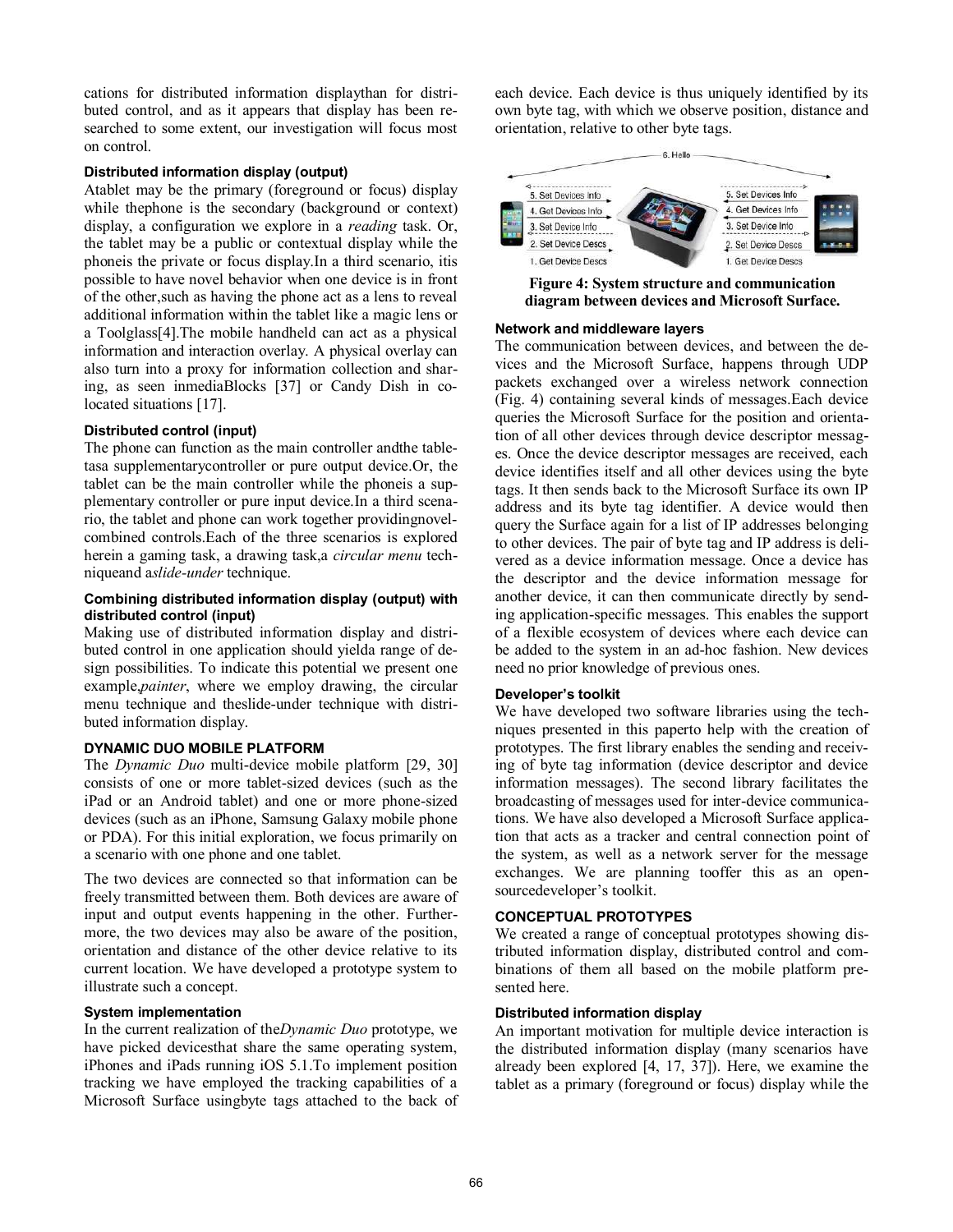phone is the secondary (background or context) display. We illustrate this with a *reading*task using hyperlinks.

Reading is an activity that benefits from a largedisplay surface.While reading can be done comfortably on a small screen, it is anarguably poorer reading experience than reading a book on a tablet.Reading often occurs alongside contextual activities that complement the main task,such aslooking up definitions or opening hyperlinks to related information before returning to the main article.These can be well accommodated on a separate, supplementary device that avoids occlusion and minimizes interrupting the flow of the main reading activity(Fig. 5).

*Reading*: We developed a prototype of a multiple-device hypertext reading application where the user is presented with a webpageon the tablet device (Fig. 5). Normally, when opening a link the page would change or scroll to the link's anchor. In this demo application the contents of the link are displayed on the secondary device.



**Fig. 5: Concept (top) and realization (bottom) of reading text with hyperlinks.** 

#### **Distributed control scenarios**

Another usage scenario for multiple device interaction is distributed control and distributed interaction. We envision scenarios in which user interaction alternatesbetween devices or at the sametime on both devices.

*Gaming*:Thephone can beused as the main controller while thetablet is asupplementarycontroller or pure output device. While many games exist for what Weiser called "foot-sized" devices" [41] (devices about the size of one imperial foot, presumably one square foot), the interaction style is often revised and adapted to touch sensitive interfaces, deviating from their counterparts on other platforms. Changes can involve replacement of binary buttons or direction pads with other forms of user control, often through gestures. Such approaches completely eliminate any need for tangible interaction, including holding a control devicein the user's hand such as a joystick.



**Fig. 6: Concept (top) and realization of handheld controller for single and multi-user gaming.**

We suggest that a smaller device such as a phone can be used as a primary input source, whereas the tablet can be used for display purposes (output), secondary input purposes (such as to select a game level) or by a second player if needed (Fig. 6). The phone can provide a rich set of inputs including accelerometers and gyros, comparable to state-ofthe-art joysticks.

To demonstrate this technique we have create a game that allows for distributed control (Fig. 6). The phone can be used as a controller for game characters on screen. Other players can join and use the onscreen control widgets on the tablet or their own phone, to avoid hand–screen occlusions. This technique also helps to avoid obstruction problems and the discomfort of a cramped play environment [14].

*Drawing*: The tablet can be used as a main controller while the phone is the supplementarycontroller or pure input device.This setup is suggested to facilitate sketching and drawing. The tablet is considered the primary input and output device for the majority of actions. The phone can be used to extended input and output spaces, allowing for bimanual [20] interaction modalities. This scenario also takes advantage of the tablet's stationary posture on a horizontal surface, which allows for stable input while the phone can provide additional input and output (Fig. 7).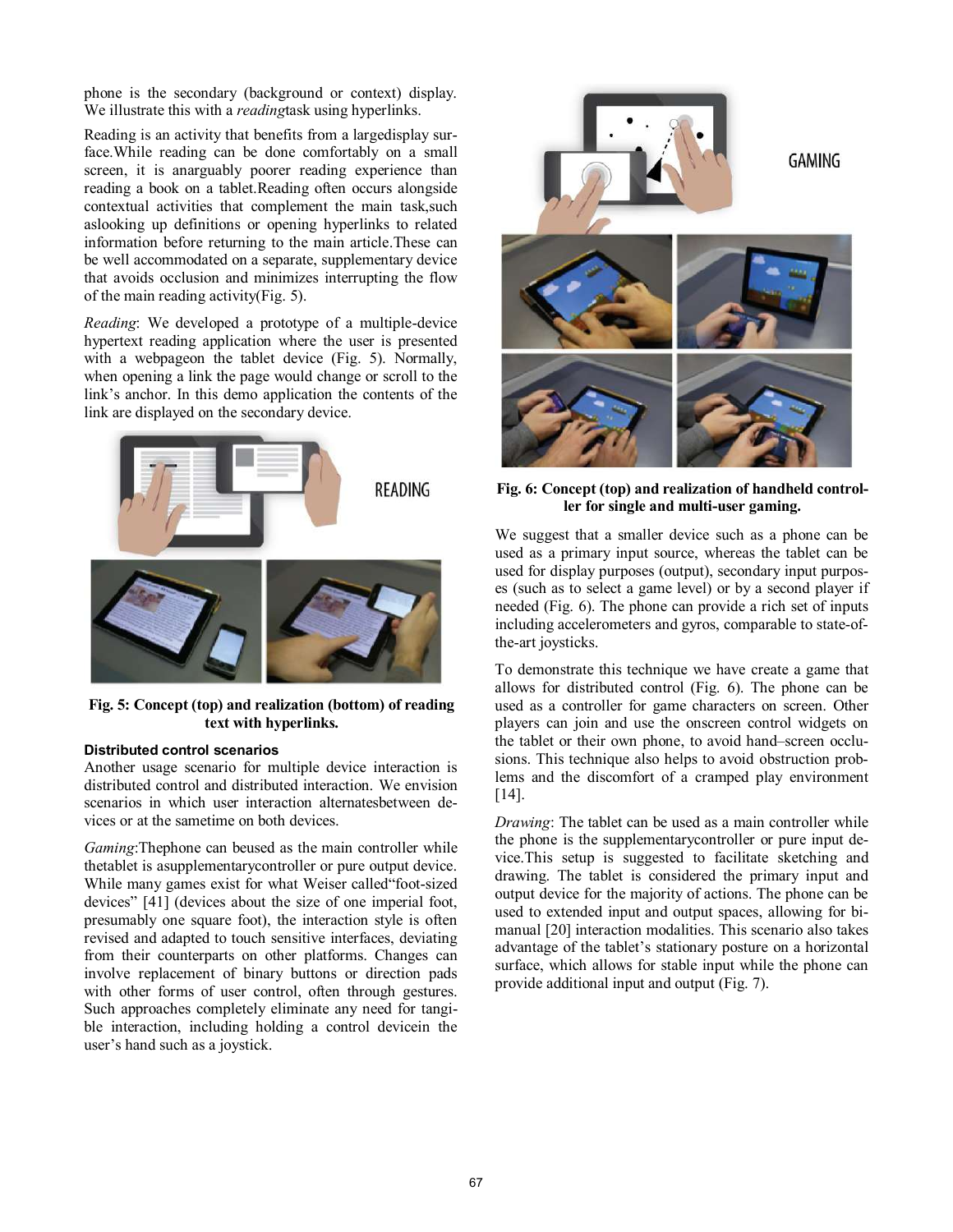

**Fig. 7: Concept (top) and realization (bottom) of drawing on the phone and control on the tablet.** 

To demonstrate this technique we implemented a multipledevice drawing prototype system where the canvas fills the entire tablet display. The phone is used for brush control, such asbrush size and stroke opacity. The main input activity, drawing, is performed on the tablet while drawing settings are adjusted on the phone. A pinching gesture on the phone controls brush size, showing a potential use of natural user-interface gestures. A slider widget controls stroke opacity.

## **Distributed control techniques**

Thus far we have investigated control through on-screen manipulation, distributed control can also be achieved through manipulation of device-relative orientation or position. In this way, the tablet and the phone can work togetherto providedynamic, combined controls. In*reading*,*gaming* and *drawing*we presented applications thatcombine the properties of each device in a straightforward manner.Next, wesuggest two interaction techniques that leverage mutual position, distanceand orientation between devices.Orientation control is exemplified through a circular menu, position control through aslide-under technique.

*Circular menu*:This technique offers circular control through device-relative spatial awareness. Each device is aware of the position of the other with respect to its center (Fig. 8).Surrounding space is partitioned into discrete slices just as in radial menus. Moving one device across the slices of another can selectively trigger different functionalities on the device itself, on another device, or both. Furthermore the relative orientation of the device can be used to further differentiate user input.



**Fig. 8: Concept (top) and realization (bottom) of circular menu with multiple devices.**

For demonstration purposes we created a simplecircular menu application. A circular menu with six items is displayed on the tablet's screen, whereeach menu item has a given color thatbecomes brighter when activated. For example, when the phone is next to the dark red item, this item turns light red. When the phone next to the dark yellowitem, that item turns light yellow (Fig. 8).

*Slide-under*: This technique is a tangible user interface inspired by the magic lens and Toolglass see-through interfaces [4].Slide-underoffers device-relative position control using the distance between the centerpoints of the devices. Many protective covers for tablets allow the device to be comfortably positioned horizontally and tilted slightly rather than laying flat. This technique takes advantage of the small gap between the device and the support surface created by this position, allowing a phone to be inserted underneath.The phone can be compared somewhat to a desk drawer that is opened or closed to reveal and hide additional features (Fig. 9). When physically inserting one device underneath anotheris not possible, this degrades gracefully to a docking technique.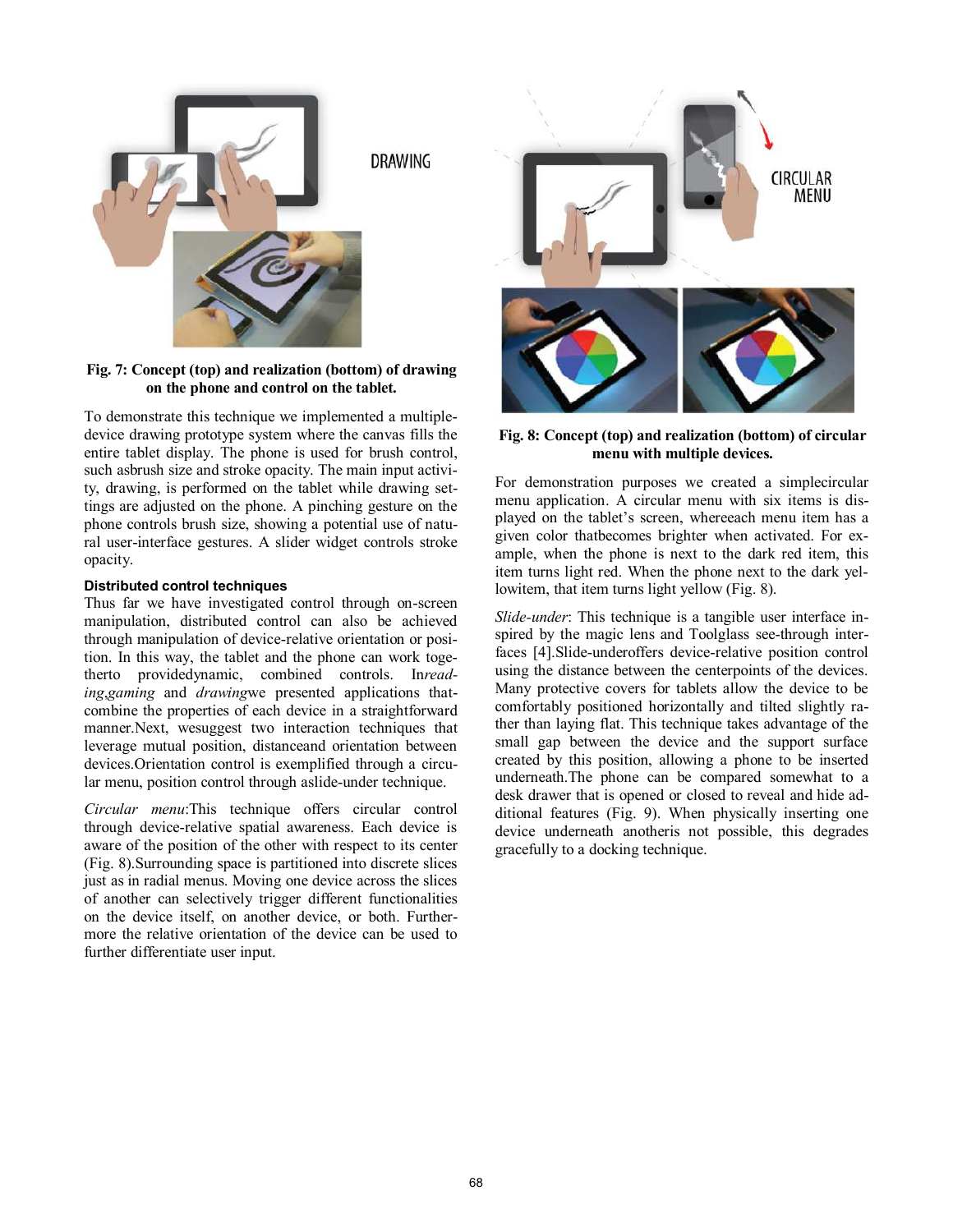

## **Fig. 9: Concept (top) and realization (bottom) of slideunder with phone inserted and extracted.**

To demonstrate the principles of this technique we have created a photo-sharing application prototype. When the phone is inserted under the tablet, a replica of the phone is presented on the tablet screen and the user can drag and drop photos onto it. Once photos have been moved to the phone the user confirms the selection by double tapping and extractingthe phone with the transferred photos.

## **Combining distributed display and control**

Distributed displays and controls can work together to form more complex and novel interactions. In *painter*, we combine an instance of drawing, circular menu and slide-under while employing distributed information display.

*Painter*:This composite applicationtakes advantage of the circular menu technique by selectively presenting either a brush-control widget or a color-palette widget on the phone. While the technique offers a configurable number of items (Fig. 10), we have configured the menu with four itemsmaking use of the left, right and bottom sectors (the top sector is not used here). When the phone is in the right (or left)sector, the brush control widget is presented.Moving the phone to the bottom sector invokes the color palette.Employing the slide-under technique reveals a widget for controlling brush shapes.



**Fig. 10: Concept (top) and realization (bottom) of** *painter* **combining circular menu and slide-under. Movement A is slide-under; B to C is docking the color palette.** 

As we compare the *Dynamic Duo* withCodex, we note the following differences:while in Codex both devices have the same size and functionality, in *Dynamic Duo* these and further factors are complementary. Even though Codex allows for the two devices to be separated and to play selfsame roles, in *Dynamic Duo*the two devices play completing roles.

## **USER FEEDBACK**

We conducted an informal observational study with twelve subjects to gather initial usability information about the different device configurations and system design. We recruited three female and nine male subjects from ages 23 to 47, with a mean age of 27. All subjects were computersavvy and regularly used a smartphone and tablet.We tested only the circular menu technique, the slide-under technique and the painting application. For each technique, the subject was given a demo and approximately five minutes to familiarize themselves with it. The painting application was shown and the subject was given another ten minutes to experiment with it. At the end, subjects were asked to give informal feedback. The questions asked by the experimenter were: "What did you like about the system?""What did you dislike about the system?" and "What is your opinion of this combination of devices?"

For the painting application, several subjects appreciated how the combination of devices could save screen realestate on the tablet, distributing control widgets to the phone.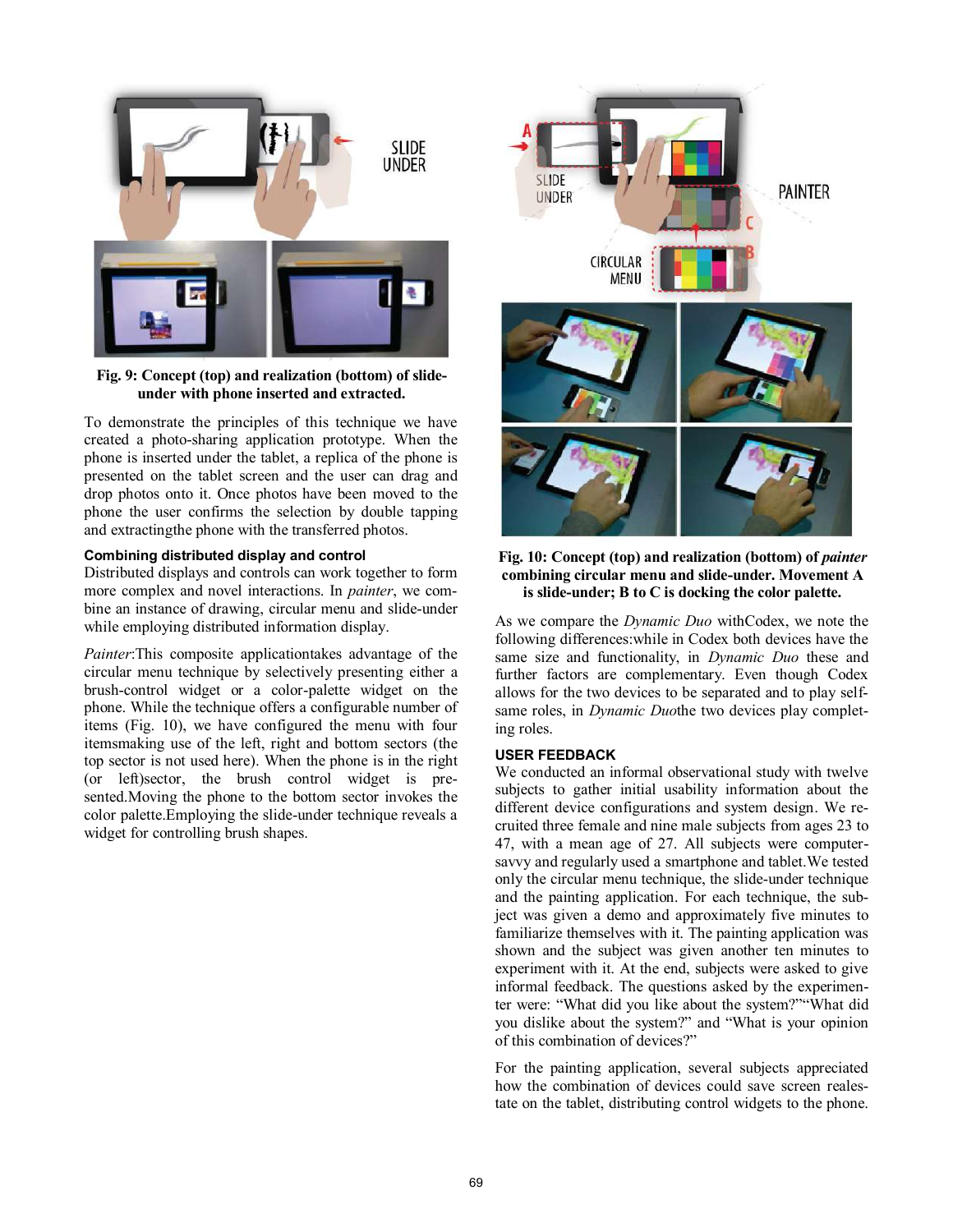Most subjects found that docking worked well with the color palettes—users seemed to like this way of expanding the available options.

For the circular menu,users mentioned that this would allow collaboration with multiple phones, where every user has his or her own, and could work together on the common canvas.

For the slider-under technique, subjects appreciated the solution applied to a real-world problem of data transfer between devices.They reported perceiving the coupling as highly direct, in the sense of visual manipulation of objects [36]. They also stated that they found the corresponding mental model to be clear and to embody a valid metaphor. One subject found the "magic" factor of the slide-under appealing. This subject also found that "there is a whole new layer of discovery when the devices work together, and it's very much exploratory to reveal functions around the tablet, under it, closeby, etc."

In general,subjects liked the combined power of *Dynamic Duo*.The slide-under technique was especially popular due to its simplicity. As part of the painting application, users reported that the slide-under technique could help navigating a wider canvas or could have revealed further painting layers or a clipboard.

# **SUMMARY AND CONCLUSION**

We have investigated how a phone can be paired with a tablet to form a multi-device mobile computing platform, something we callthe *Dynamic Duo*. We have outlined nine types of device combinations (C1-C9) enabling distributed display, distributed control or both. We presented examples and implemented working prototypes for each of these three possibilities. We also presented an application that combinesseveral of these. To enable this work, we developed two software libraries and a server application,which we intend to share publicly. Our user study revealed that the slider-under technique appealed the most to users,and showedgreat potential. While the circular menu was also praised, users found it challenging to discover its different features and mode of use. For some users, not being able to understand the full functionality of the techniques or application without prior exploration was seen as a challenge. There is work needed in the visibility of the actions [36].

While we mostly examined device collaboration here, we only presented one example of human collaboration; multiuser gaming. Human collaboration—local or even remote—is a rich field of design and engineering challenges that we have not yetfully explored. In remote collaboration, the combination of a videoconference channel with a shared application may benefit from two devices that have not only distributed display and control, but also offer the dynamics presented here.

Beyond our initial focus of low-mobility environments such as a living room or office, we also see potential applications in tasks that have an inherently higher level of mobility, where location is important, such as navigation while

walking or driving, maintaining a factory floor, or timesensitive tasks, such as production or logistics, and doctors in a field setting or hospital [40].

## **ACKNOWLEDGEMENTS**

Tommaso Piazza and Morten Fjeld would like to thank the Swedish Foundation for International Cooperation in Research and Higher Education (STINT) for Initiation Grant IB2011-4523. AsimEvrenYantacwould like to thank the Scientific and Technological Research Council of Turkey (TUBITAK) Post Doc fund that enabled him to spend a period at Chalmers. Morten Fjeld would like to thank the Swedish Foundation for Strategic Research for the mobility grant SM11-0009. The research leading to these results has also received funding from the People Programme (Marie Curie Actions) of the European Union's Seventh Framework Programme FP7/2007-2013/ under REA grant agreement n°290227. Thank you very much to Peter Kun for his support in gathering user feedback. Thank you to Erik Tobin, Allen Smith, Pawel Wozniakand Barbara Stuckey for language correction and proofreading. And thanks to David NG McCallum for hiseditorial work.

## **REFERENCES**

- 1. Avatron (2012). AirDisplay. [http://avatron.com/apps/air-display.](http://avatron.com/apps/air-display)
- 2. Ballagas, R., Borchers, J., Rohs, M., and Sheridan, J.G. (2006). The Smart Phone: A Ubiquitous Input Device. *IEEE Pervasive Computing* 5, 1. 70-77.
- 3. Ballagas, R., Rohs, M., and Sheridan, J.G. (2005). Sweep and point and shoot: phonecam-based interactions for large public displays. In *CHI '05extended abstracts*.1200-1203.
- 4. Bier, E.A., Stone, M.C., Pier, K., Buxton, W., and De-Rose, T.D. (1993). Toolglass and magic lenses: the seethrough interface. In *Proc. of* SIGGRAPH 1993. 73-80.
- 5. Bilezikjian, M., Klemmer, S.R., Mandryk, R.L., Landay, J.A., and Inkpen, L.M. (2002). Exploring a New Interaction Paradigm for Collaborating on Handheld. Technical Report. University of California at Berkeley, Berkeley, CA, USA.
- 6. Blackwell, A., Bailey, G., Budvytis, I., Chen, V., Church, L., Dubuc, L., Edge, D., Linnap, M., Naudziunas, V., and Warrington, H. (2007). Tangible Interaction in a Mobile Context. Position paper at CHI'07 Workshop on Tangible User Int. in Context and Theory.
- 7. Card, S.K., Mackinlay, J.D., and Robertson, G.G. (1991). A morphological analysis of the design space of input devices. ACM Trans. Inf. Syst. 9, 2, 99-122.
- 8. Cauchard, J.R. (2011). Mobile multi-display environments. In *Proc. of* UIST '11 Adjunct*.* ACM, New York, NY, USA, 39-42.
- 9. Cauchard, J., Löchtefeld, M., Fraser, M., Krüger, A. and Subramanian, S. (2012). m+pSpaces: virtual workspac-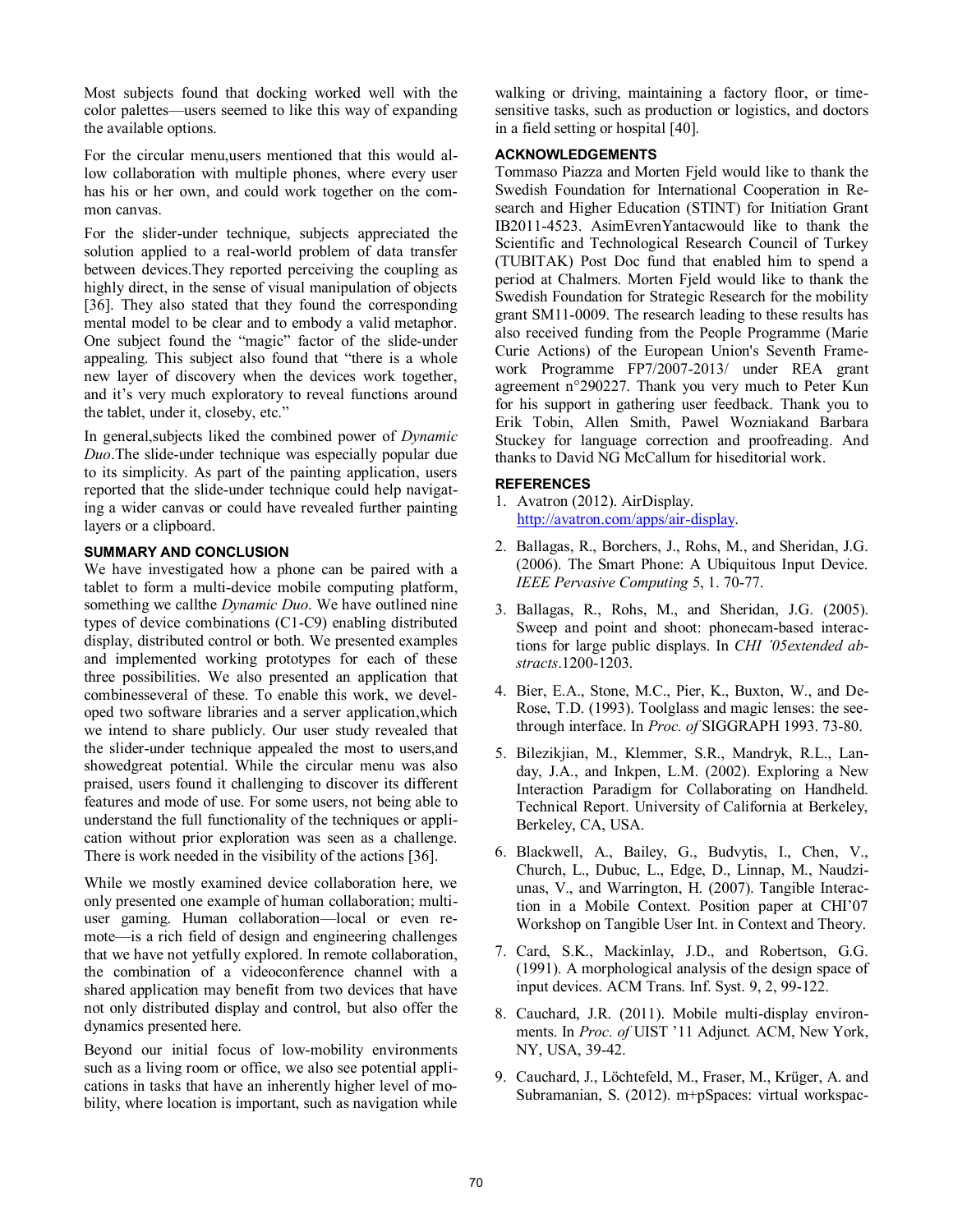es in the spatially-aware mobile environment. In *Proc. of* MobileHCI '12. ACM, New York, NY, USA, 171- 180.

- 10.Chen, N., Guimbretiere, F., Dixon, M., Lewis, C., and Agrawala, M. (2008). Navigation techniques for dualdisplay e-book readers. In *Proc.of* CHI 2008. 1779- 1788.
- 11.Danesh, A., Inkpen, K., Lau, F., Shu, K., and Booth, K. (2001). Geney TM: designing a collaborative activity for the palmTM handheld computer. In *Proc. of* CHI 2001.388-395.
- 12.Edge, D. and Blackwell, A.F. (2009). Bimanual tangible interaction with mobile phones. In *Proc. of* TEI 2009. 131-136.
- 13.Forlines, C., Esenther, A., Shen, C., Wigdor, D., and Ryall, K. (2006). Multi-user, multi-display interaction with a single-user, single-display geospatial application. In *Proc. of* UIST '06. ACM, NY, USA, 273-276.
- 14.Hall, E.T. (1966). The Hidden Dimension. Doubleday.
- 15.Hinckley, K. (2003). Synchronous gestures for multiple persons and computers. *In Proc. of* UIST 2003.149-158.
- 16.Hinckley, K., Dixon, M., Sarin, R., Guimbretiere, F., and Balakrishnan, R. (2009). Codex: a dual screen tablet computer. In *Proc. of*CHI 2009.1933-1942.
- 17.Hinckley, K., Ramos, G., Guimbretiere, F., Baudisch, P., and Smith, M. (2004). Stitching: pen gestures that span multiple displays. In *Proc. of* AVI 2004. 23-31.
- 18.Kane, S.K., Avrahami, D., Wobbrock, J.O., Harrison, B., Rea, A.D., Philipose, M., and LaMarca, A. (2009). Bonfire: a nomadic system for hybrid laptop-tabletop interaction. In *Proc. of* UIST2009. 129-138.
- 19.Kauko, J. and Häkkilä, J. (2010). Shared-screen social gaming with portable devices. In *Proc. of* MobileH-CI2010. 317-326.
- 20.Leganchuk, A., Zhai, S.,and Buxton, W. (1998). Manual and cognitive benefits of two-handed input: an experimental study. *ACM Trans. Comp.-Hum. Interact.* 5, 4. 326-359.
- 21.Lorenz, A., De Castro, C.F., and Rukzio, E. (2009). Using handheld devices for mobile interaction with displays in home environments. In *Proc. of* MobileH-CI2009. 133-142.
- 22.Lorraine Luk and Ian Sherr (2013): Apple Tests Larger Screens for iPhones, iPads. In The Wall Street Journal, July 22, 2013.
- 23.Maciel, A., Nedel, L.P., Mesquita, E.M. Mattos, M. H., Machado, G.M., and Freitas, C.M.D.S. (2010). Collaborative interaction through spatially aware moving displays. In *Proc. of* SAC 2010. 1229-1233.
- 24.Mitchell, A. and Rosenstiel, T. (2012). Mobile Devices and News Consumption: Some Good Signs for Journalism. Pew Research Center. [http://stateofthemedia.org/2012/mobile-devices-and](http://stateofthemedia.org/2012/mobile-devices-and-news-consumption-some-good-signs-for-journalism/)[news-consumption-some-good-signs-for-journalism/](http://stateofthemedia.org/2012/mobile-devices-and-news-consumption-some-good-signs-for-journalism/)
- 25.Myers, B.A. (2001). Mobile Devices for Control. *The Fourth Symposium on Human-Computer Interaction for Mobile Devices, Mobile HCI '02.* (Keynote speech).
- 26.Nacenta, M.A., Gutwin, C., Aliakseyeu, D., and Subramanian, S. (2009). There and Back again: Cross-Display Object Movement in Multi-Display Environments. In *Journal of Human-Computer Interaction*, vol. 24 no. 1, 170-229.
- 27.Nacenta, M.A., Sakurai, S., Yamaguchi, T., Miki, Y., Itoh, Y., Kitamura, Y., Subramanian, S., and Gutwin, C. (2007). E-conic: a perspective-aware interface for multidisplay environments. In *Proc. of* UIST '07. ACM, New York, NY, USA, 279-288.
- 28.Nacenta, M.A., Sallam, S., Champoux, B., Subramanian, S., and Gutwin, C. (2006). Perspective cursor: perspective-based interaction for multi-display environments. In *Proc. of* CHI '06, ACM, New York, NY, USA, 289-298.
- 29.Piazza, T., Zhao, S., Gonzalo, R., Yantaç, A.E., and Fjeld, M. (2013): Dynamic Duo: Exploring Phone-Tablet, Combinations for Mobile Usage. WIP, TEI 2013, 8 p. [http://www.tei-conf.org/13/sites/default/files/page](http://www.tei-conf.org/13/sites/default/files/page-files/Piazza.pdf)[files/Piazza.pdf](http://www.tei-conf.org/13/sites/default/files/page-files/Piazza.pdf)
- 30.Piazza, T., Zhao, S., Ramos, G., Yantaç, A.E., and Fjeld, M. (2013). Dynamic duo: phone-tablet interaction on tabletops. In CHI '13 Extended Abstracts on Human Factors in Computing Systems (CHI EA '13). ACM, NY, USA, 2803-2804.
- 31.Rekimoto, J. (1997). Pick-and-drop: a direct manipulation technique for multiple computer environments. In *Proc. of* UIST 1997. 31-39.
- 32.Rekimoto, J. and Saitoh, M. (1999). Augmented Surfaces: A Spatially Continuous Workspace for Hybrid Computing Environments. In *Proc.of* CHI 1999. 378- 385.
- 33.Rowmote Pro (2012). <http://regularrateandrhythm.com/apps/rowmote-pro/>
- 34.Sanneblad, J. and Holmquist, L.E. (2004). Why is everyone inside me?! Using shared displays in mobile computer games. In *Proc. of* ICEC 2004. 487-498.
- 35.Shahrokni, A., Jenaro, J., Gustafsson, T., Vinnberg, A., Sandsjö, J., and Fjeld, M. (2006). One-dimensional force feedback slider: going from an analogue to a digital platform. In *Proc. of*NordiCHI '06, 453-456.